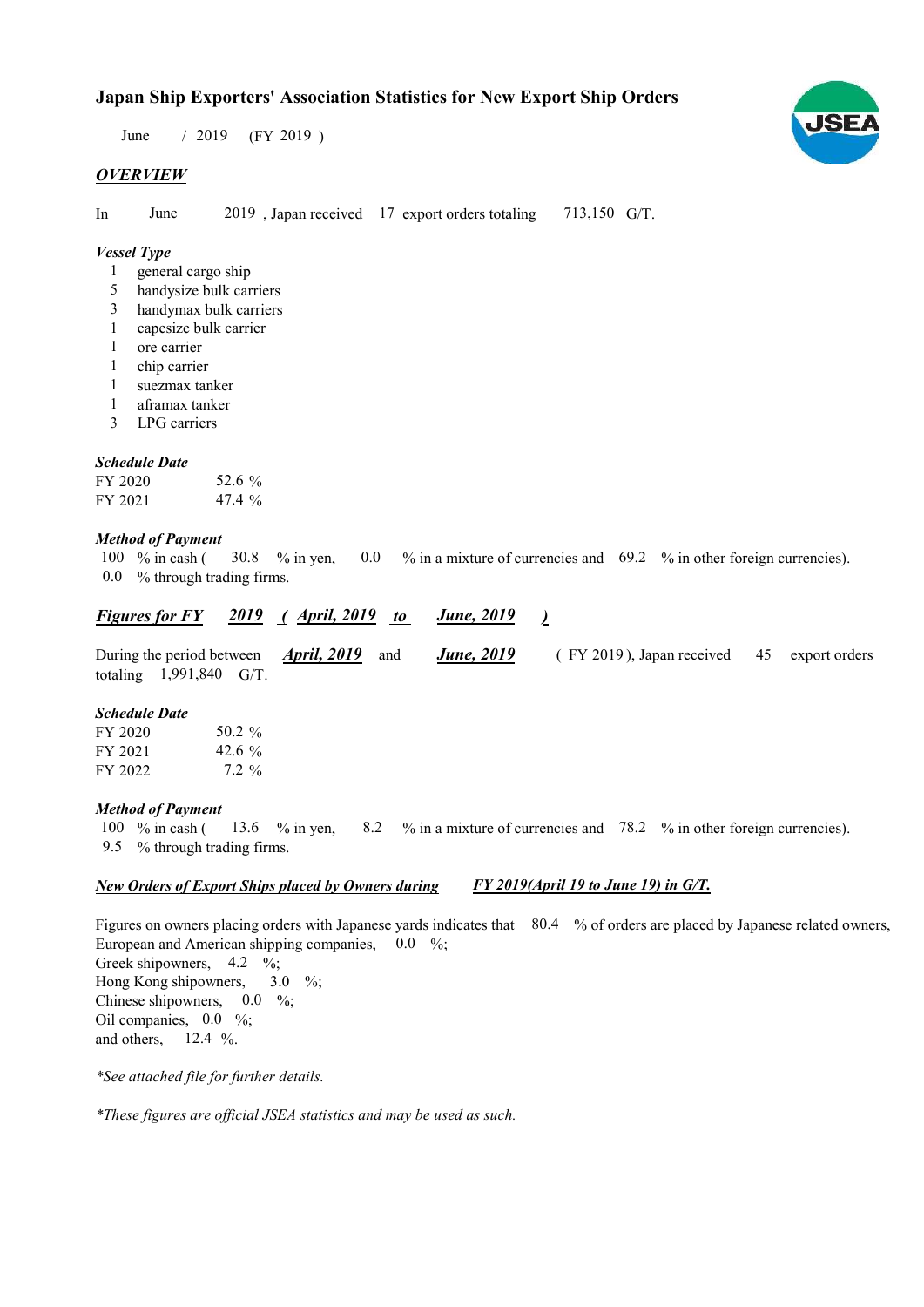# New Export Orders Placed in June 2019 (FY 2019) Based on Fiscal Year

JSEA (July 2019)

| Description              | Apr 18 to Mar 19 |            | Apr 18 to Feb 19 |           | March 2019 |           | April 2019      |         | May 2019       |         | June 2019       |         | Apr 19 to June 19 |           | Jan 19 to June 19 |            |
|--------------------------|------------------|------------|------------------|-----------|------------|-----------|-----------------|---------|----------------|---------|-----------------|---------|-------------------|-----------|-------------------|------------|
|                          | No.              | G/T        | No.              | G/T       | No.        | G/T       | No.             | G/T     | No.            | G/T     | No.             | G/T     | No.               | G/T       | No.               | G/T        |
| General Cargos           | 29               | 1,936,740  | 23               | ,594,780  |            | 341,960   |                 | 9.990   |                |         |                 | 7,450   |                   | 17.440    |                   | 359,400    |
| <b>Bulk Carriers</b>     | 150              | 6,394,050  | 130              | 5,569,150 | 20         | 824,900   | 13 <sup>1</sup> | 740,100 | $\overline{3}$ | 527,200 | 111             | 459,600 | 37 <sup>1</sup>   | 1.726.900 | 82                | 3,880,300  |
| Tankers                  | 34               | 2,356,137  | 32               | 2,145,637 |            | 210,500   | $\theta$        |         |                | 1,400   |                 | 246,100 |                   | 247,500   | 10 <sup>1</sup>   | 519,600    |
| <b>Combined Carriers</b> |                  |            |                  |           |            |           | $\Omega$        |         |                | OI.     |                 |         |                   |           |                   |            |
| Others                   |                  | .240       |                  | .2401     |            |           |                 |         |                | ОL      |                 |         |                   |           |                   |            |
| Total                    | 214              | 10,688,167 | 186              | 9,310,807 | 28         | 1,377,360 | 141             | 750,090 | 14             | 528,600 | 17 <sup>1</sup> | 713,150 | 45                | 1,991,840 | 100I              | 4,759,300  |
| FY 2019 / FY2018 (%)     |                  | $*107.3$   |                  | 110.1     |            | 91.6      |                 | 140.7   |                | 105.6   |                 | 133.1   |                   | 126.9     |                   | ** $107.3$ |
| $\ln$ CGT                |                  | 4,629,871  |                  | 4,023,439 |            | 606,432   |                 | 298,083 |                | 240,617 |                 | 329,631 |                   | 868,331   |                   | 2,035,554  |

Figures for shipbuilding orders of 500 G/T and over for export as steel vessels placed with JSEA members are covered.

\*FY 2018/FY2017

\*\*Calendar Year 2019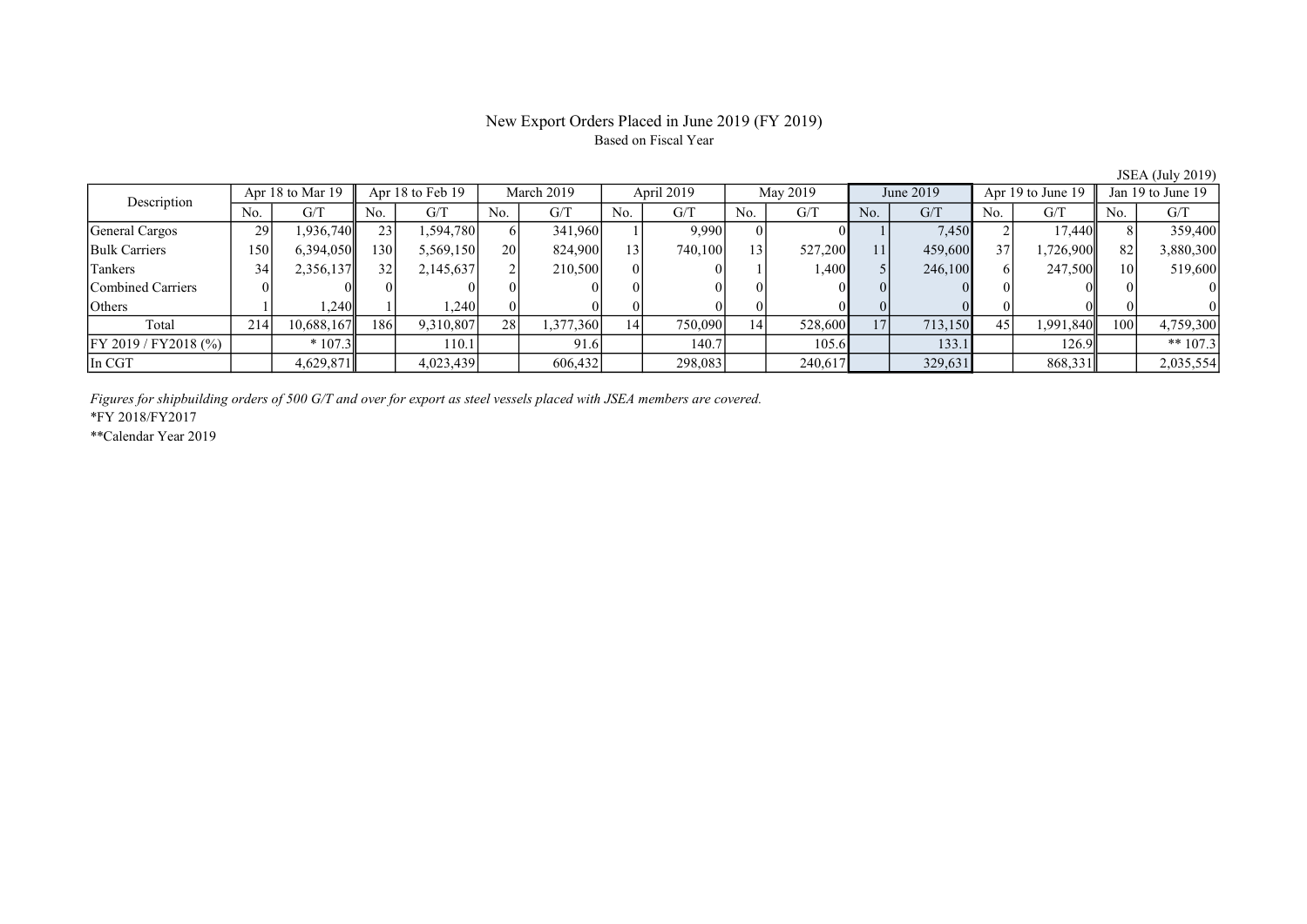# Export Ships Delivered in June 2019 (FY 2019) Based on Fiscal Year

JSEA (July 2019)

| Description              | Apr 18 to Mar 19 |            | Apr 18 to Feb 19 |           | March 2019 |           | April 2019      |           | May 2019 |           | June 2019 |           | Apr 19 to June 19 |            | Jan 19 to June 19 |            |
|--------------------------|------------------|------------|------------------|-----------|------------|-----------|-----------------|-----------|----------|-----------|-----------|-----------|-------------------|------------|-------------------|------------|
|                          | No.              | G/T        | No.              | G/T       | No.        | G/T       | No.             | G/T       | No.      | G/T       | No.       | G/T       | No.               | G/T        | No.               | G/T        |
| General Cargos           | 27               | 2,691,356  | 24               | 2,393,530 |            | 297,826   |                 | 401,754   |          | 219,775   |           | 339,846   |                   | 961,375    | 13 <sup>1</sup>   | .427,060   |
| <b>Bulk Carriers</b>     | 116'             | 4,235,101  | 103              | 3,718,339 |            | 516,762   | 10 <sup>1</sup> | 397,435   | l 5      | 601,301   | 14        | 557,691   | 39 <sub>1</sub>   | 1,556,4271 | 77 <sub>1</sub>   | 2,882,925  |
| Tankers                  | 68               | 4,127,923  | 60               | 3,747,332 |            | 380,591   | ΩI              | 662,278   |          | 274,824   | 41        | 296,841   | 17                | 233,943. 1 | 42                | 2,533,825  |
| <b>Combined Carriers</b> |                  |            |                  |           |            |           |                 |           |          |           |           |           |                   |            |                   |            |
| Others                   |                  |            |                  |           |            |           |                 |           |          | ОL        |           |           |                   |            |                   |            |
| Total                    | 211              | 11,054,380 | 187              | 9,859,201 | 24         | 1,195,179 | 22              | 1,461,467 | 20       | 1,095,900 | 22        | 1,194,378 | 64                | 3,751,745  | 132               | 6,843,810  |
| FY 2019 / FY 2018 (%)    |                  | $*109.7$   |                  | 109.5     |            | 111.1     |                 | 159.1     |          | 186.6     |           | 100.7     |                   | 139.4ll    |                   | ** $121.1$ |
| $\ln$ CGT                |                  | 5,410,238  |                  | 4,869,690 |            | 540,548   |                 | 656,621   |          | 513,664   |           | 515,487   |                   | 1,685,772  |                   | 3,229,718  |

Deliveries of new shipbuilding orders of 500 G/T and over for export as steel vessels placed with JSEA members are covered.

\*FY 2018/FY2017

\*\*Calendar Year 2019